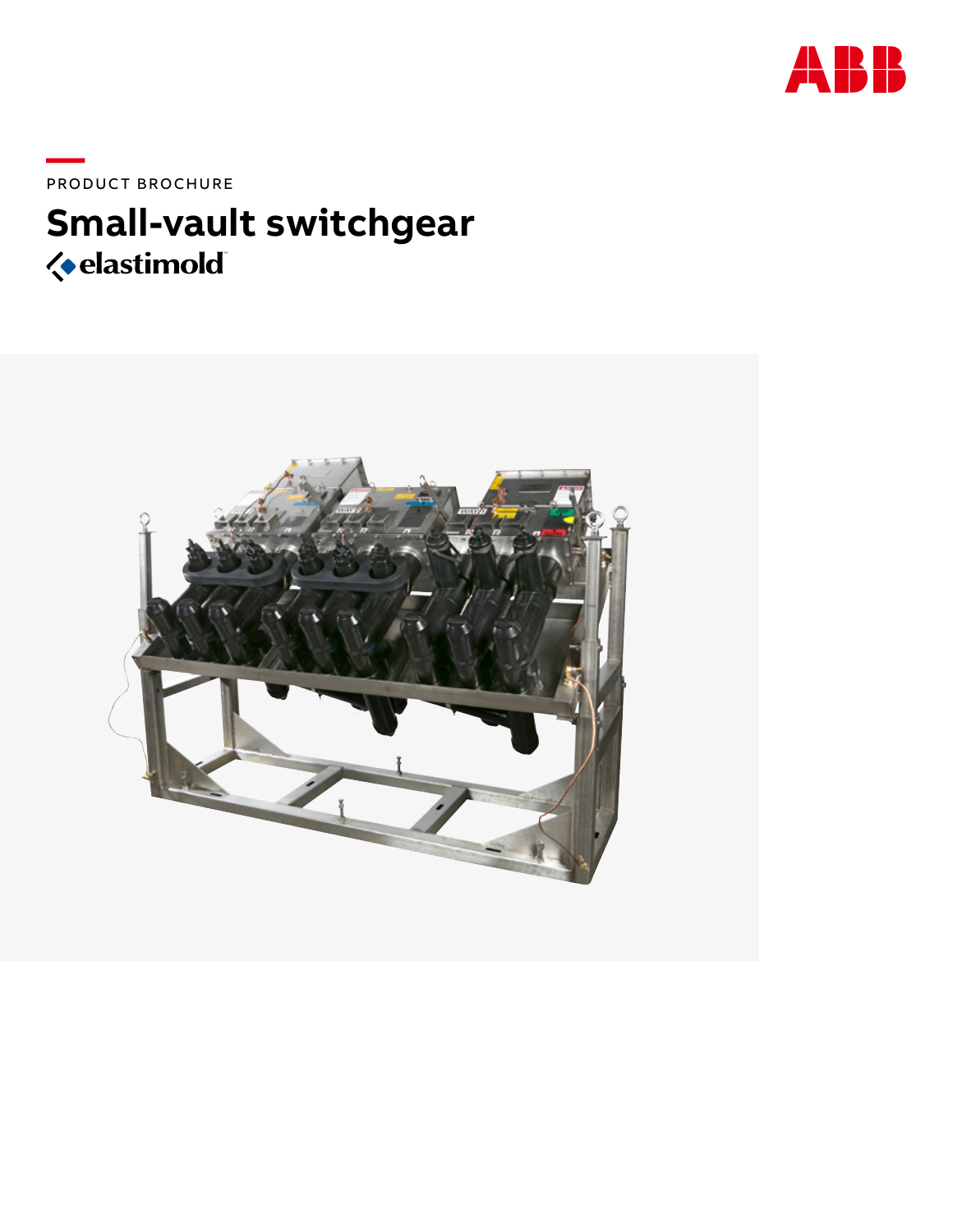# **— Elastimold™ Small-vault switchgear**

Improves safety with manual operation from outside the vault

> ABB has extended its line of underground distribution switchgear with Elastimold small-vault switchgear, which improves safety by allowing the user to access the switchgear from outside the vault with an insulated fiberglass pole (hot stick).

In addition to safety, low maintenance and reliability, Elastimold small-vault switchgear fits into new and legacy small vaults, which minimizes retrofitting costs for investor-owned utilities (IOUs), public power utilities and other power distribution operations.

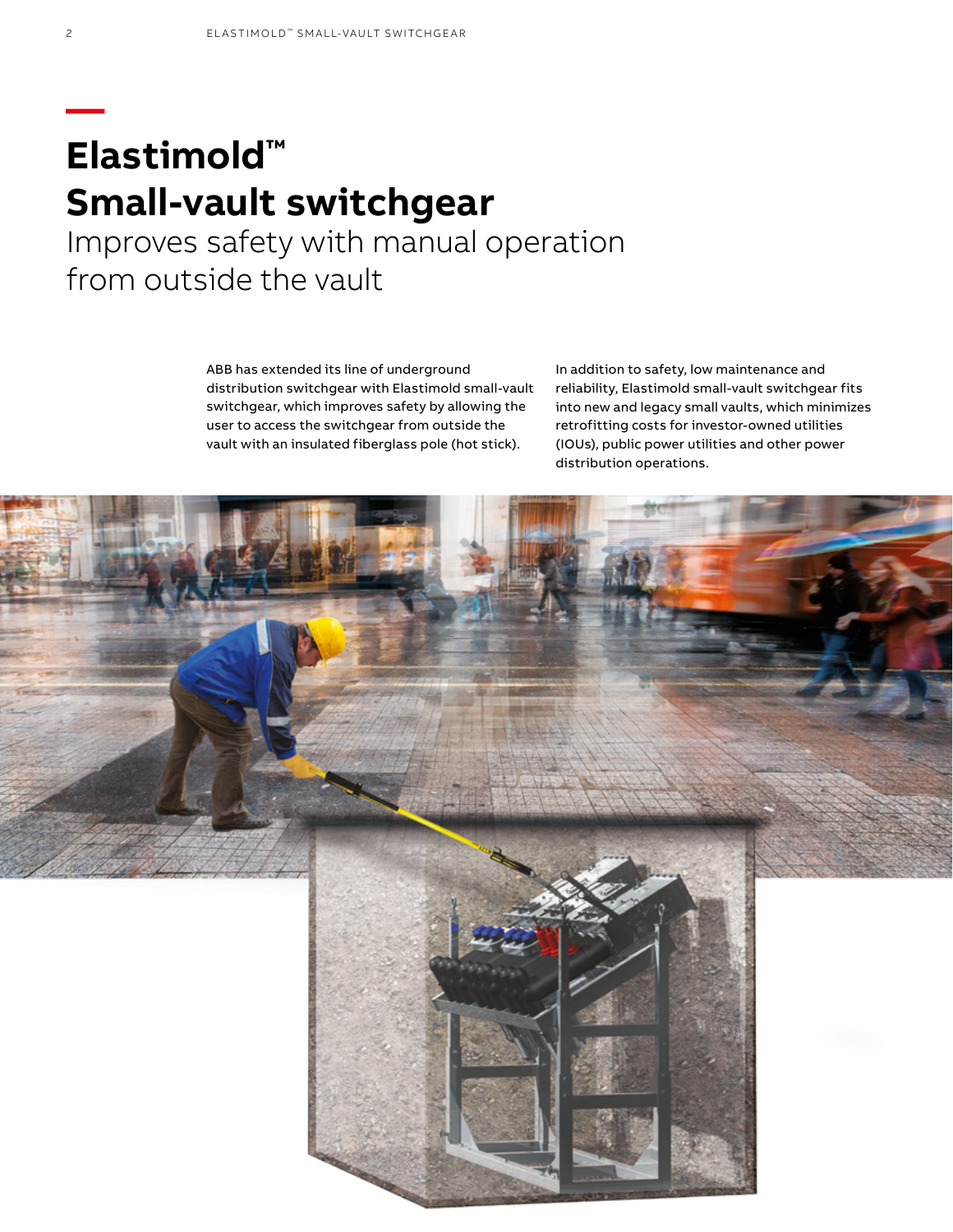



— 02



— 03





— 05

—

# 01 Molded vacuum interrupters - MVI

— 02 Molded vacuum switches - MVS

— 03 SEL-751A Feeder protection —

04 SEL-451 Auto-transfer controls (standard and fast transfer options)

— 05 SEL-451 Automation

## **Safe**

Allows for manual operation from street level.

- Improved operator safety, visibility and accessibility
- Switchgear designs allows for hot stick operation from street level
- 45° tilt angle improves operator safety through full operability and visibility from street level

#### **Compact**

33% reduction in height and 14% reduction in width from standard switchgear.

- 6" adjustable vertical frame allows for customization to each vault
- Reduced height and width allows users to install in compact vaults

### **Reliable**

— 04

Maintenance-free\* vacuum and EPDM molded insulation.

- Proven solid dielectric construction
- Technology with over 50 years of field-proven performance
- Fewer outages and significantly shorter outage duration
- All switchgear components are sealed and fully submersible

#### **Smart grid ready**

Works with the industry-leading protection and automation controls.

• SEL automation controls from Schweitzer Engineering Laboratories\*\*

\* Elastimold™ switchgear is considered maintenance-free because it contains no oil or gas to monitor or maintain.

\*\* SEL is a trademark of Schweitzer Engineering Laboratories Inc.

**Ways**

| Gear        | <b>Dimensions</b> | 2     | 3     |  |
|-------------|-------------------|-------|-------|--|
| Small vault | Height (in.)      | 51.62 | 51.62 |  |
|             | Width (in.)       | 50.50 | 69.35 |  |
|             | Depth (in.)       | 27.50 | 27.50 |  |



| 6      | 5      | 4     | 3     | 2     | <b>Dimensions</b> | Gear        |
|--------|--------|-------|-------|-------|-------------------|-------------|
| 51.62  | 51.62  | 51.62 | 51.62 | 51.62 | Height (in.)      | Small vault |
| 128.75 | 110.00 | 90.00 | 69.35 | 50.50 | Width (in.)       |             |
| 27.50  | 27.50  | 27.50 | 27.50 | 27.50 | Depth (in.)       |             |
| 76.45  | 76.45  | 76.45 | 76.45 | 76.45 | Height (in.)      | Standard    |
| 148.98 | 122.91 | 98.89 | 73.83 | 48.79 | Width (in.)       | modular     |
| 20.00  | 20.00  | 20.00 | 20.00 | 20.00 | Depth (in.)       |             |
|        |        |       |       |       |                   |             |